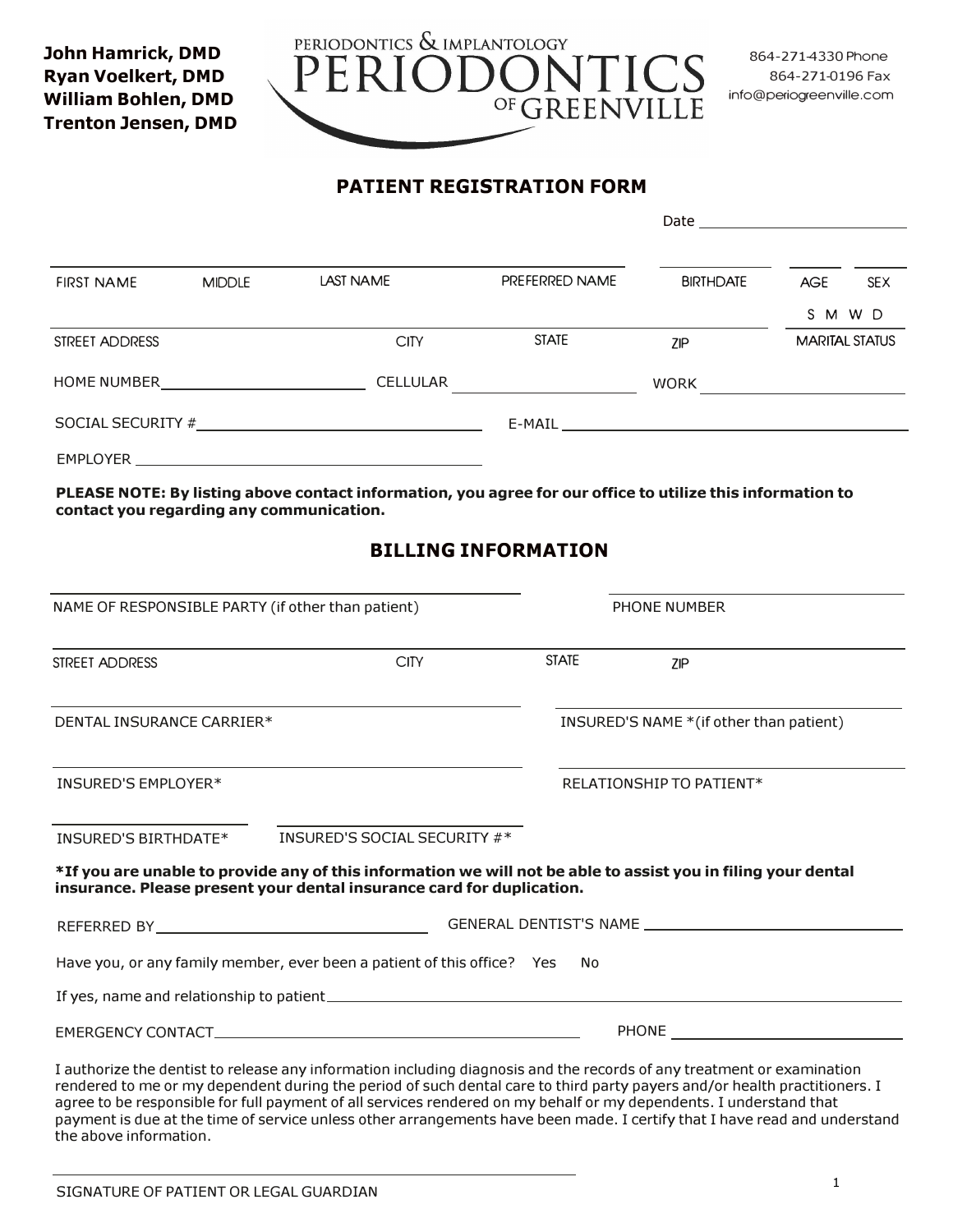# **Our Office Policies**

Thank you for choosing Periodontics of Greenville. We are committed to your successful treatment and know you may have many questions regarding our office policies. Although all are not listed, the most frequently referenced policies are included below for your information.

**Contact Information:** Our office makes every attempt to personally answer each telephone call during our normal business hours, *(864) 271-4330*. Occasionally, our team members are assisting other callers and our voicemail system will direct you to leave a message. You may also send a non-urgent email to our general email address: *info@periogreenville.com*. lf your call is after hours, our voicemail system will again direct you to leave a message or will provide an opportunity to access our emergency paging system.

**Appointment Policy:** All patients are seen by appointment only. We try our very best to stay on schedule, but sometimes emergencies arise and procedures take longer than expected. If there are serious delays, we will try to notify you as early as possible. Coincidently, we greatly appreciate your punctuality and ask that you notify our office as soon as possible, at least 48 hours in advance, if it is necessary to reschedule an appointment. If a patient is severely tardy, it may be necessary for our office to reschedule an appointment.

**Website:** Our website is routinely updated to provide our patients with the most current information regarding our services and our practice. It also features biographical information about each doctor and provides detailed descriptions of the procedures we provide. Please visit it anytime to obtain more information: *www.periogreenville.com*.

**Financial Policy:** Payment is due in full at the time services are rendered. We accept cash, checks or credit cards (Visa, Mastercard, Discover or American Express). Our office does not accept dental insurance as a form of payment, but please read our Dental Insurance section for important information on how we can assist you in this area.

**Dental Insurance:** Periodontics of Greenville and our doctors are not participating providers with any plan and do not accept the amount dental insurance companies pay as full payment for services rendered. If you have dental insurance, please remember to provide your card for duplication. A dental insurance claim will be sent on your behalf after each visit, directing your company to send payment directly to you. By South Carolina Law, your insurance company is required to respond to any claims submitted within 30 days. Occasionally, dental insurance companies send payments directly to our office. If this occurs, we will issue a refund check to you as soon as possible. Many times, dental insurance companies will request additional information such as dental records, x-rays or narratives which may delay payment. Our office responds to these requests as soon as possible, in order to expedite your reimbursement. *Please be aware that some, or perhaps all, of the services provided by our office may not be covered by your dental insurance company.* 

**Medical Insurance:** At this time, our office is not equipped with the proper systems to file medical insurance, nor do we accept any medical insurance programs. This includes all Medical or Health Insurance policies and Medicaid. We will be happy to provide you with a dental claim form and dental procedure codes to submit to your medical insurance company yourself, but we are unable to submit or pursue these claims on your behalf.

**Medicare Recipients:** *Neither Periodontics of Greenville nor any of our doctors or hygienists are Medicare providers.* Therefore, we are unable to submit claims to or receive payment from Medicare for any service we provide. Subsequently, you as our patient are not authorized to submit claims to Medicare for any service we render. Some services provided by our office could possibly be covered by a participating Medicare provider. By choosing our practice for your treatment, you agree to be responsible for all charges, as Medicare limits will not apply. This policy may also affect your supplemental benefits.

**HIPAA Agreement:** Please see separate Notification of Privacy Practices which describes how your personal information is protected by our office. This information is provided to you as required by the Health Insurance Portability and Accountability Act (HIPAA) implemented in April of 2003.

**Office Locations/Directions:** Please note our Charis Drive location is sometimes not recognized by electronic navigation systems. This office is located at One Charis Drive Greenville, SC 29615, but for navigation systems, please use 3431 Pelham Road Greenville, SC 29615 as your destination. We have a secondary location downtown at 310 Mills Avenue, Suite 106 Greenville, SC 29605. \*\*PLEASE BE SURE YOU ARE AWARE OF THE CORRECT LOCATION FOR YOUR APPOINTMENT .\*\* We make every effort to remind you upon appointment confirmation, but we encourage you to inquire if you are unsure.

**Signature: By signing below, I acknowledge I have read, understand and agree to the above information provided by Periodontics of Greenville, including: Appointment, Financial, Insurance, Medicare and HIPAA policies:**